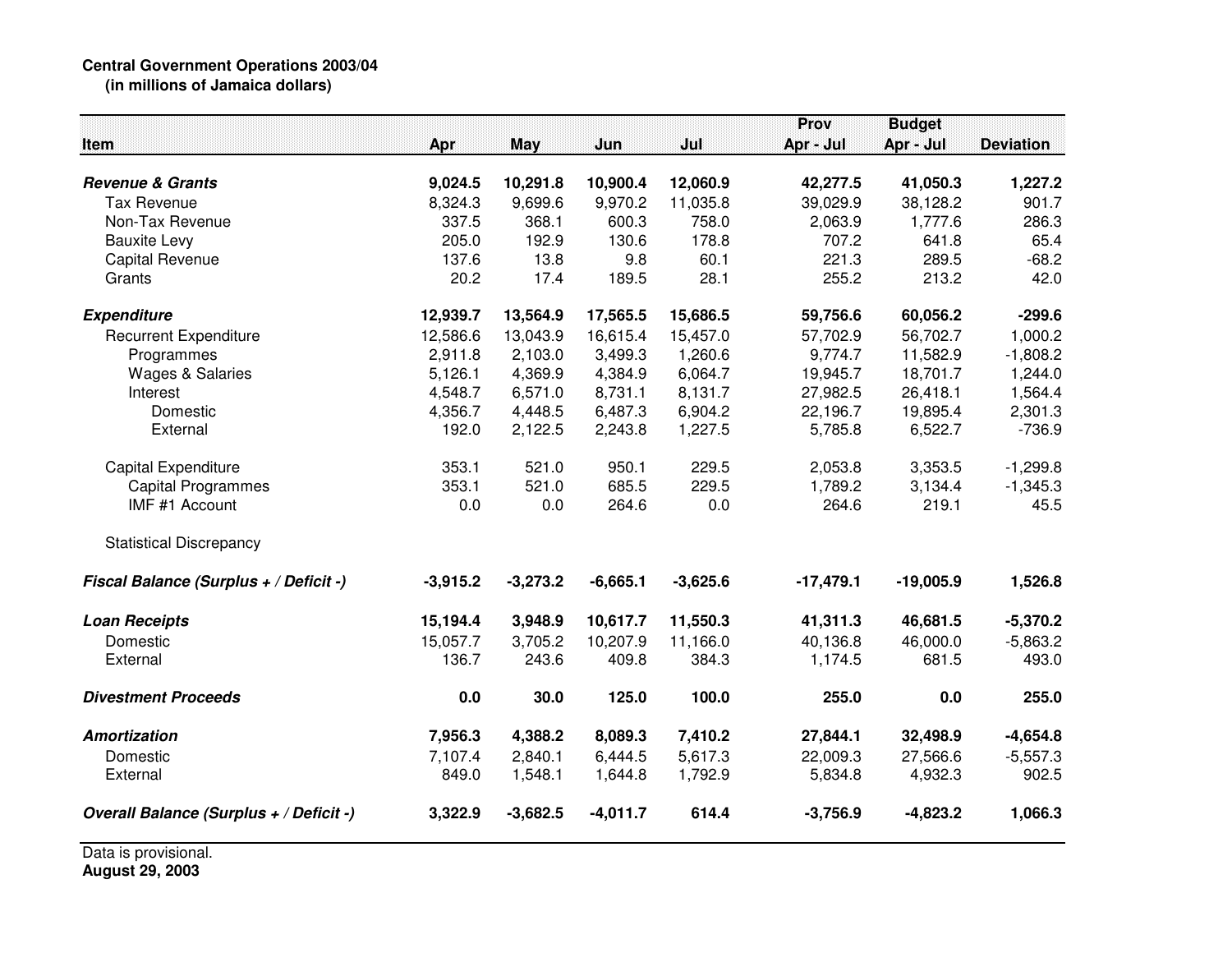## **Revenue Details 2003/04**

**(in millions of Jamaica dollars)**

| Item                        | <b>Apr</b> | <b>May</b> | Jun      | Jul      | Prov<br>Apr - Jul | <b>Budget</b><br>Apr - Jul | <b>Deviation</b> |
|-----------------------------|------------|------------|----------|----------|-------------------|----------------------------|------------------|
| <b>Revenue &amp; Grants</b> | 9,024.5    | 10,291.8   | 10,900.4 | 12,060.9 | 42,277.5          | 41,050.3                   | 1,227.2          |
| <b>Tax Revenue</b>          | 8,324.3    | 9,699.6    | 9,970.2  | 11,035.8 | 39,029.9          | 38,128.2                   | 901.7            |
| Income and profits          | 2,541.4    | 3,529.4    | 3,926.8  | 4,136.5  | 14,134.2          | 12,681.0                   | 1,453.2          |
| Bauxite/alumina             | 90.8       | 107.9      | 88.8     | 79.1     | 366.6             | 412.8                      | $-46.2$          |
| Other companies             | 210.0      | 259.0      | 1,056.2  | 259.2    | 1,784.5           | 2,057.1                    | $-272.6$         |
| <b>PAYE</b>                 | 1,610.8    | 2,124.5    | 1,885.3  | 2,273.6  | 7,894.2           | 7,359.6                    | 534.6            |
| Tax on dividend             | 5.4        | 22.7       | 12.2     | 14.0     | 54.3              | 35.4                       | 18.9             |
| Other individuals           | 106.4      | 125.2      | 109.9    | 79.2     | 420.8             | 490.8                      | $-70.0$          |
| Tax on interest             | 518.0      | 890.1      | 774.4    | 1,431.3  | 3,613.8           | 2,325.3                    | 1,288.5          |
| Environmental Levy          | 0.0        | 0.0        | 0.0      | 0.0      | 0.0               | 34.0                       | $-34.0$          |
| Production and consumption  | 3,013.9    | 3,048.1    | 3,051.8  | 3,142.5  | 12,256.4          | 13,553.1                   | $-1,296.7$       |
| <b>SCT</b>                  | 545.9      | 342.8      | 324.2    | 274.6    | 1,487.5           | 2,395.6                    | $-908.1$         |
| Motor vehicle licenses      | 96.8       | 103.2      | 100.0    | 117.1    | 417.1             | 338.4                      | 78.7             |
| Other licenses              | 45.7       | 18.0       | 7.8      | 9.6      | 81.1              | 46.2                       | 34.8             |
| Betting, gaming and lottery | 56.6       | 72.0       | 70.0     | 69.4     | 268.0             | 321.8                      | $-53.8$          |
| <b>Education Tax</b>        | 363.6      | 476.4      | 437.4    | 485.6    | 1,763.1           | 1,629.5                    | 133.6            |
| Contractors levy            | 47.3       | 36.7       | 27.5     | 51.3     | 162.7             | 134.3                      | 28.3             |
| GCT (Local)                 | 1,485.2    | 1,500.6    | 1,663.2  | 1,618.5  | 6,267.4           | 7,294.0                    | $-1,026.5$       |
| Stamp Duty (Local)          | 372.9      | 498.4      | 421.8    | 516.4    | 1,809.5           | 1,393.4                    | 416.2            |
| <b>International Trade</b>  | 2,769.0    | 3,122.1    | 2,991.6  | 3,756.8  | 12,639.4          | 11,860.1                   | 779.3            |
| <b>Custom Duty</b>          | 910.7      | 1,355.6    | 982.9    | 1,115.1  | 4,364.2           | 4,337.1                    | 27.1             |
| <b>Stamp Duty</b>           | 65.6       | 38.0       | 42.1     | 54.3     | 200.0             | 352.4                      | $-152.3$         |
| <b>Travel Tax</b>           | 86.7       | 77.4       | 92.7     | 68.0     | 324.9             | 635.2                      | $-310.2$         |
| GCT/SCT (Imports)           | 1,059.3    | 1,131.3    | 1,313.6  | 1,319.7  | 4,823.8           | 4,932.3                    | $-108.5$         |
| SCT (Imports)               | 646.7      | 519.7      | 560.3    | 1,199.7  | 2,926.3           | 1,603.2                    | 1,323.2          |
| <b>Non-Tax Revenue</b>      | 337.5      | 368.1      | 600.3    | 758.0    | 2,063.9           | 1,777.6                    | 286.3            |
| <b>Bauxite Levy</b>         | 205.0      | 192.9      | 130.6    | 178.8    | 707.2             | 641.8                      | 65.4             |